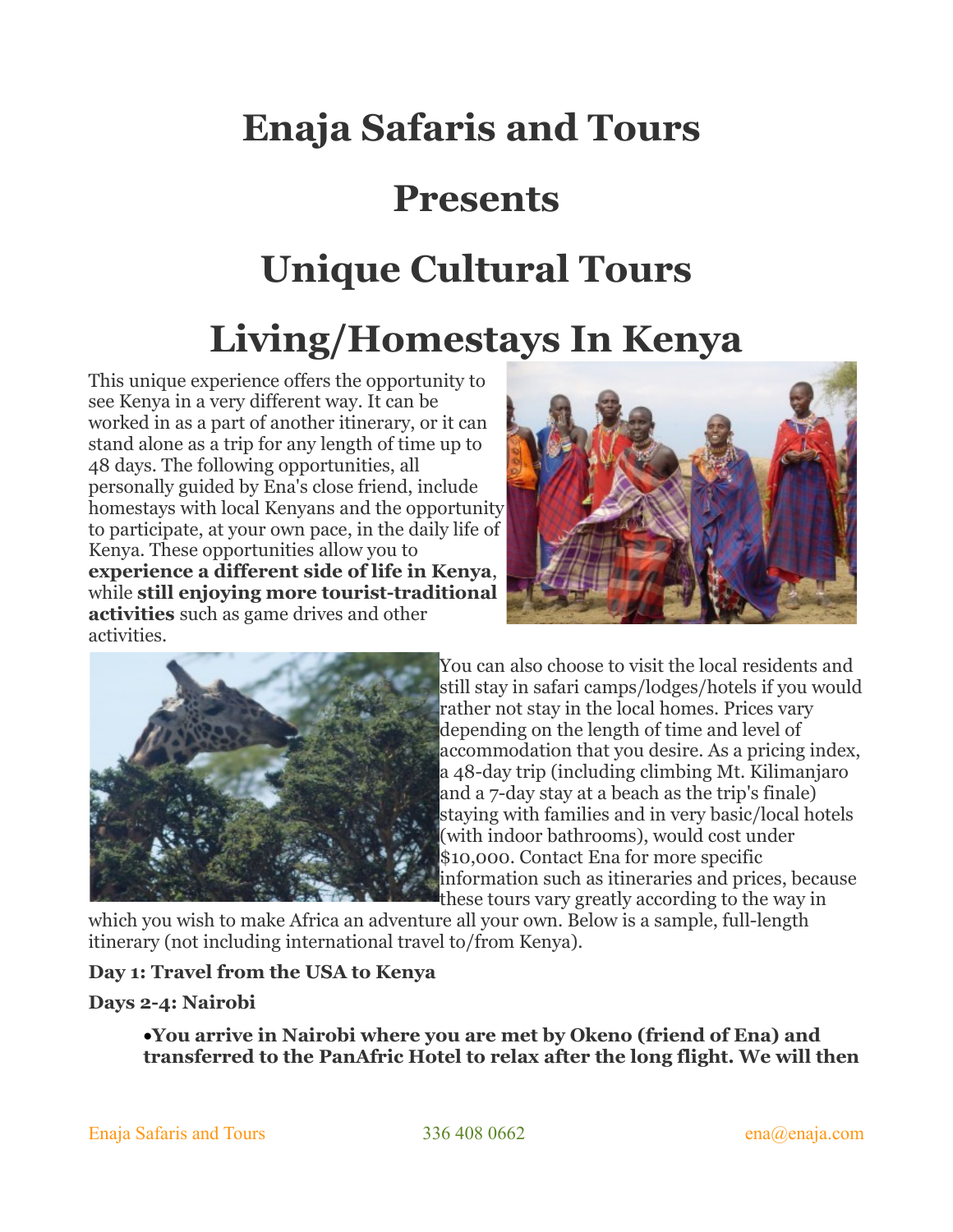# **transfer to the Saton Hotel in Nairobi where you will learn more about life in the Kenyan capital.**

# **While in Nairobi, our visits will include:**

- Local Masai markets
- An excursion to Lake Naivasha
- A night on the town, hitting Nairobi's famous spots
- Giraffe Center
- Local museums
- Women's groups and orphanages

# **Days 5-9: Shaba National Reserve**



**On day 5 we'll head out of Nairobi to see some of the sites north of the capital, spending five nights in the Shaba National Game Reserve and enjoy the first of many game sightings on this adventure.**

# **In the Shaba National Game Reserve, we will:**

- Have two extended game drives per day
- Spend two nights in a Samburu cultural village (or in the Shaba Lodge)
- Visit the Samburu Women's Group

# **Days 10-14: Lake Nakuru National Park**

# **On the morning of the tenth day, we'll travel to Lake Nakuru National Park to spend five nights in Nakuru town and its surroundings.**

# **In Nakuru and its surroundings, we'll:**

Have two extended game drives per day in the Lake Nakuru National Park for two days.

Stay overnight in Kunste Hotel

- Visit local historic sites in Nakuru Spend two nights in a native Kikuyu
- village Take forest walks in the Rogongo Forest
- Go out for a night on the town in Nakuru

# **Days 15-19: Kisii Land (Kericho)**

**From Nakuru, we'll drive to western Kenya with an overnight in Kericho. In Kericho, we'll visit the tea plantations before heading to Kisii**



**land where we'll spend four nights exploring this magical land of ancient traditions.**

# **Kisii land offers many unique opportunities, including:**

Visiting tea plantations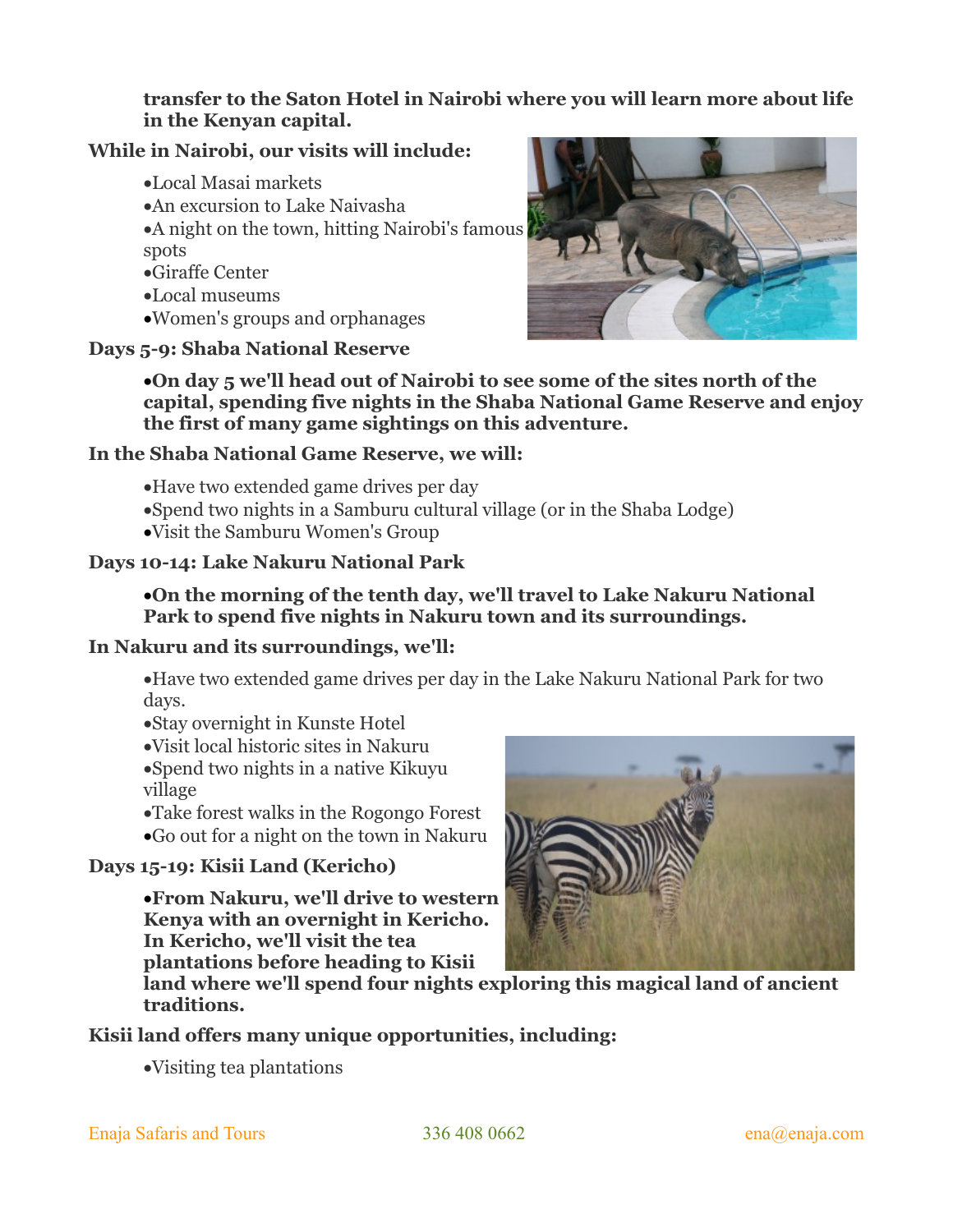• A homestay with a family (optional)

Attending traditional marriage and/or circumcision ceremonies

Going to the soapstone quarries and learning to carve soapstone

Shopping in colorful local markets

Meeting with a local medicine man to learn more about traditional medicine in East Africa

Spending a night in Kagero, President Obama's father's native village

#### **Days 20-24: Masai Mara**

**After six days in Kisii Land, we'll transfer to the Masai Mara to spend six nights in Mau Narok and the Masai Mara, a wildlife paradise known for its millions of wildebeest and other amazing animals. We'll stay in the Mara Sarova Lodge for a touch of luxury in the heart of the best game-viewing in the world.**

#### **The Masai Mara experience includes:**

Two extended game drives per day

- A visit to a Masai cultural village
- Two-day bush walking safari

#### **Days 25-27: Nairobi/Amboseli National Park**

**On day 25, we'll drive to Nairobi for an overnight there before driving the next day to Amboseli. In Amboseli, we'll spend three nights in the National Park at the foot of Mount Kilimanjaro, the highest peak on the continent.**

# **Our stay in Amboseli will allow for:**

Two extended game drives per day

A visit to a Masai village

# **Days 28-35: Moshi, Tanzania/Mt. Kilimanjaro**

**We'll leave Amboseli and head to Moshi, where we'll stay at the Marangu Hotel for two nights, before spending six days climbing and descending the Marangu Route to the summit of Mount Kilimanjaro.**

#### **Having traveled to Tanzania, our time will include:**

Two nights in a local hotel to learn more about the Chagga people who live on the slopes of Mount Kilimanjaro



A six-day climb/descent to/from the summit of Africa's highest peak